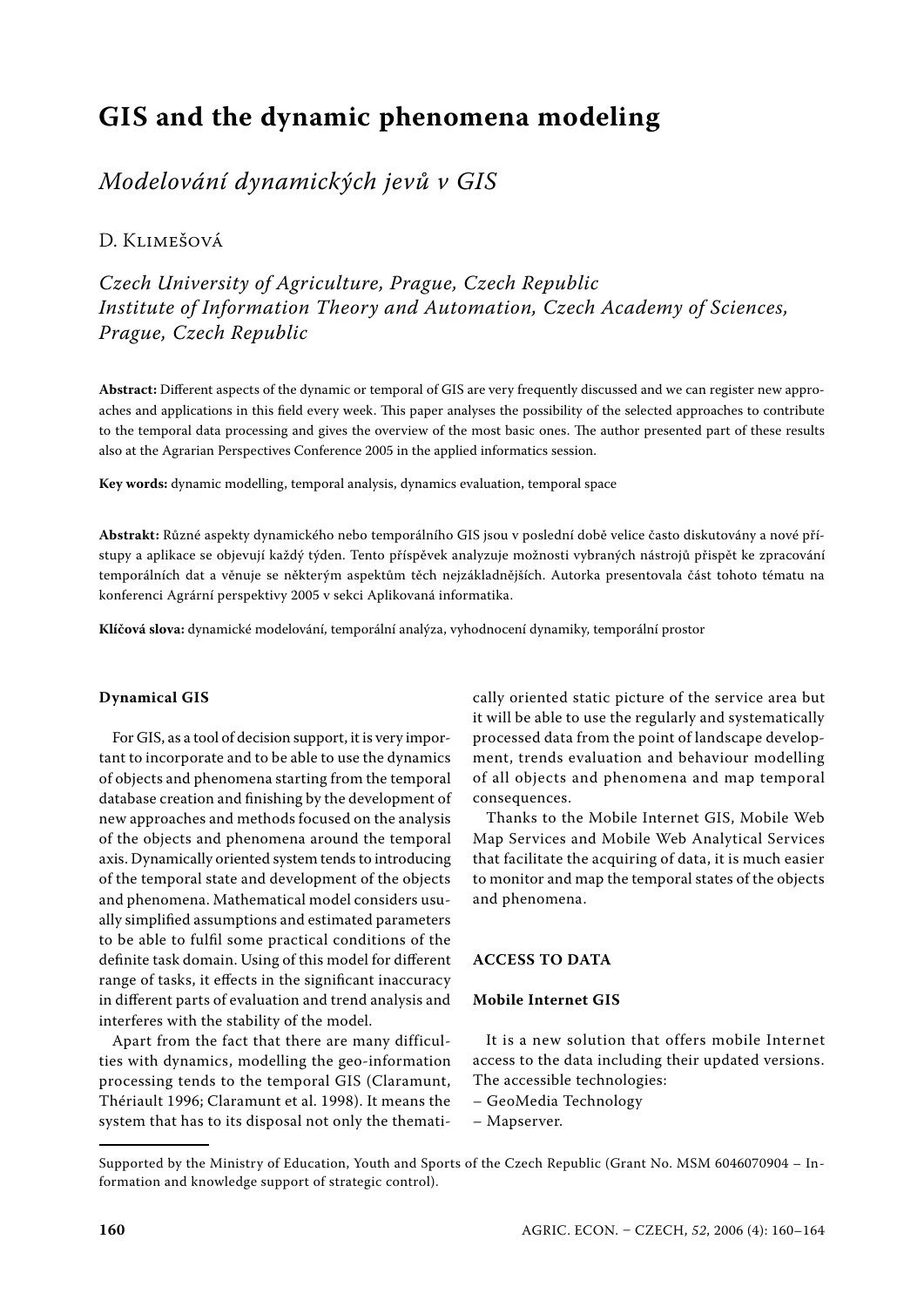#### **Mobile Web Map Services**

WMS provide the transmission of maps that are composed under the demands and the transfer of map attributes is utilized. WMS works with the standard picture format (PNG, JPEG) specified by the set of input parameters even in the case when the partial maps come from different Web Map Servers.

WMS have the access to the raster data orthophotomaps. WFS (Web Feature Services) provide the access to the vector data.

#### **Mobile Web Analytical Services**

Web Analytical Services make possible to process and analyze spatial data through internet and mobile internet. This system increases the access to information for the management in the field of forestry, agriculture, regional development, environment protection and others. The mentioned technologies (Mobile Internet GIS, Mobile Web Map Services, Mobile Web Analytical Services) can significantly increase the processing effect because they make possible:

- to increase the speed of finding information (phase of collection)
- to increase the ability to analyse the large files of information (phase of analysis)
- to increase the effect of the context evaluation (top analysis)
- to increase the effect of the presentation (distribution).

The speed of the reaction is the critical factor of competitiveness, the amount of information sources and the amount of the potential important information included with them continually increases whereas the ability of people to absorb new information continually decreases. It means that the signification of intelligent information technologies expressively increases and the spatial temporal data analysis allowing spatial temporal evaluation of information opens the new possibilities for decision support.

#### **TIME AND GEOINFORMATION**

#### **Temporal slices**

The understanding of time and space as an integral reference brings a lot of problems with the necessity to solve them. The significant part of problems is connected with the temporal slices creation (Goldberg 2003; Huang, Shibasaki 2003) and consequently with

the processing and analysis of temporal data, integration of dynamical models into existing global geographical environment. To generate temporal slices, it represents the interpolation of temporal layers and suitable integration into the spatial resolution (Cui et al. 1993; Huang, Shibasaki 2003). It is evident that the method of the nearest neighbour will not sole this task. Moreover, we have usually to our disposal only temporal fragments to describe the continually changing natural objects.

In practice, it will be necessary to create different dynamical models with respect to the different approaches how time is considered. For example, 3D model (Goldberg 2003) – see Figure 1 – can be used to the processing of temporal data sets. This model looks to be very simple but the processing and storing of the temporal layers of the observed area have to solve the problem of changing class, which the object belongs to with the accounting of temporal and spatial continuity (Figure 2).



Figure 1. 3D spatial-temporal model



Figure 2. Spatial-temporal relation of belonging to the class (pixel-oriented concept)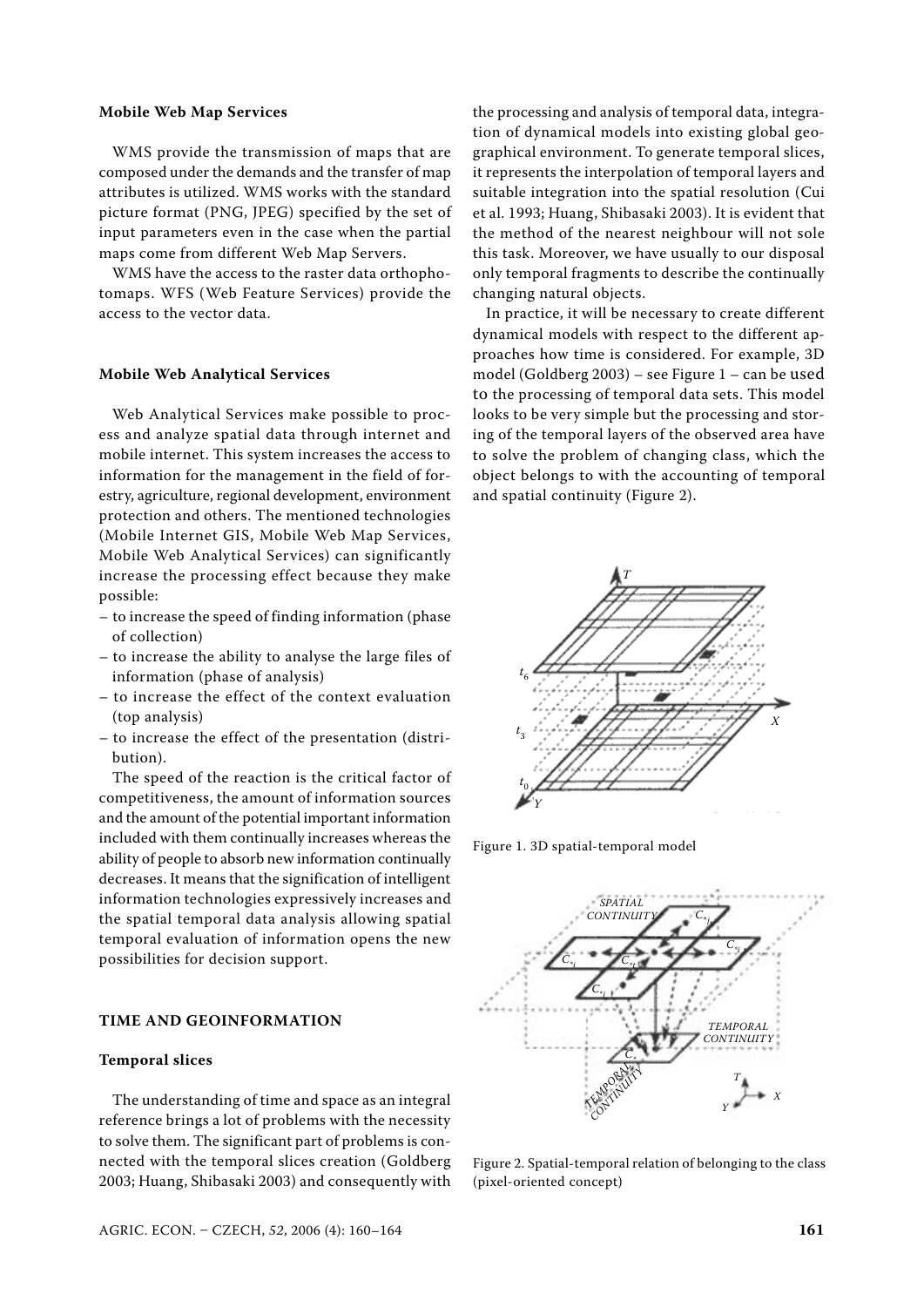There are two types of methods for the selection of class where the temporal object belongs:

- the estimation of time of the change using the distance from the class boarder
- the estimation of the probability of belonging to the class using structural model focused on some class property – expansion, contraction or others.

The first one is highly dependent on spatial temporal relations between classes surrounding the analyzed pixel.

#### **Temporal-spatial relationships**

For the creation of different models, it has to be clear in the basic temporal and spatial relations. It looks that very practical for these purposes are Allen temporal operators (Allen 1984) that define relations between the temporal intervals.

Time is considered to be a continual valuable, *T* is the set of measured times that corresponds to the set of real numbers and *I* is the set of temporal intervals.

Table 1. Temporal operators – temporal intervals

Let *i* is the temporal interval from *I*,

$$
i = \lfloor t_1, t_2 \rfloor
$$

where

$$
t_1, t_2 \in T \ t_1 < t_2 \tag{1}
$$

The relations between the temporal intervals of the type: *before, equal, meets, overlaps, starts* and their opposite operators (Claramunt et al. 1998) are arranged in the Table 1.

In the similar way, it is possible to introduce the spatial relations in a two-dimensional space. The basic relations like: *touch, inside, covered, overlap, disjoint* between two objects  $r_1$ ,  $r_2$ , where  $r<sup>°</sup>$  and  $\partial r$  note the interior and border of the object *r* (Table 2).

On the base of these considerations, it is possible to create temporal space and to define objects

$$
e_1(r_1, i_1), e_2(r_2, i_2), \dots e_n(r_n, i_n)
$$
 (2)

and the concept of interior and border of the interval. Than the algebra can be built for two-dimensional space where the axes are spatial and temporal relations.

| $i_1$ before $i_2$   | End $(i_1)$ < Begin $(i_2)$                                                    |
|----------------------|--------------------------------------------------------------------------------|
| $i_1$ equal $i_2$    | Begin $(i_1)$ = Begin $(i_2)$ $\wedge$ End $(i_1)$ = End $(i_2)$               |
| $i_1$ meets $i_2$    | End $(i_1)$ = Begin $(i_2)$                                                    |
| $i_1$ overlaps $i_2$ | Begin $(i_1)$ < Begin $(i_2)$ < End $(i_1)$ $\wedge$ End $(i_1)$ < End $(i_2)$ |
| $i_1$ during $i_2$   | Begin $(i_1)$ > Begin $(i_2)$ $\wedge$ End $(i_1)$ < End $(i_2)$               |
| $i_1$ starts $i_2$   | Begin $(i_1)$ = Begin $(i_2)$ and End $(i_1)$ < End $(i_2)$                    |
| $i_1$ finishes $i_2$ | End $(i_1)$ = End $(i_2)$ and Begin $(i_1)$ > Begin $(i_2)$                    |
| time line            | time interval $i_1$<br>time interval $i_{\alpha}$                              |

Table 2. Spatial relationships between two objects in 2D

| $r_1$ equeal $r_2$        | $\Leftrightarrow$ | $(r_1^{\circ} \cap r_2^{\circ} = r_1^{\circ} \cup r_2^{\circ}) \wedge (\partial r_1 \cap \partial r_2 = \partial r_1 \cup \partial r_2)$ | 0  |
|---------------------------|-------------------|------------------------------------------------------------------------------------------------------------------------------------------|----|
| $r_1$ touch $r_2$         | $\Leftrightarrow$ | $(r_1^{\circ} \cap r_2^{\circ} = \emptyset) \wedge (\partial r_1 \cap \partial r_2 \neq \emptyset)$                                      |    |
| $r_1$ in/contain $r_2$    | $\Leftrightarrow$ | $(r_1 \cap r_2 = r_1) \wedge (\partial r_1 \cap \partial r_2 \neq \emptyset)$                                                            | O  |
| $r_1$ covered/cover $r_2$ | $\Leftrightarrow$ | $(r_1 \cap r_2 = r_1) \wedge (r_1 \neq r_2) \wedge (\partial r_1 \cap \partial r_2 \neq \emptyset)$                                      | O) |
| $r_1$ overlap $r_2$       | $\Leftrightarrow$ | $(r_1 \cap r_2 \neq r_1) \wedge (r_1 \cap r_2 \neq r_2) \wedge (r_1^{\circ} \cap r_2^{\circ} \neq \emptyset)$                            |    |
| $r_1$ disjoint $r_2$      | $\Leftrightarrow$ | $(r_1 \cap r_2 \neq \emptyset)$                                                                                                          |    |

Source: Claramunt (1998)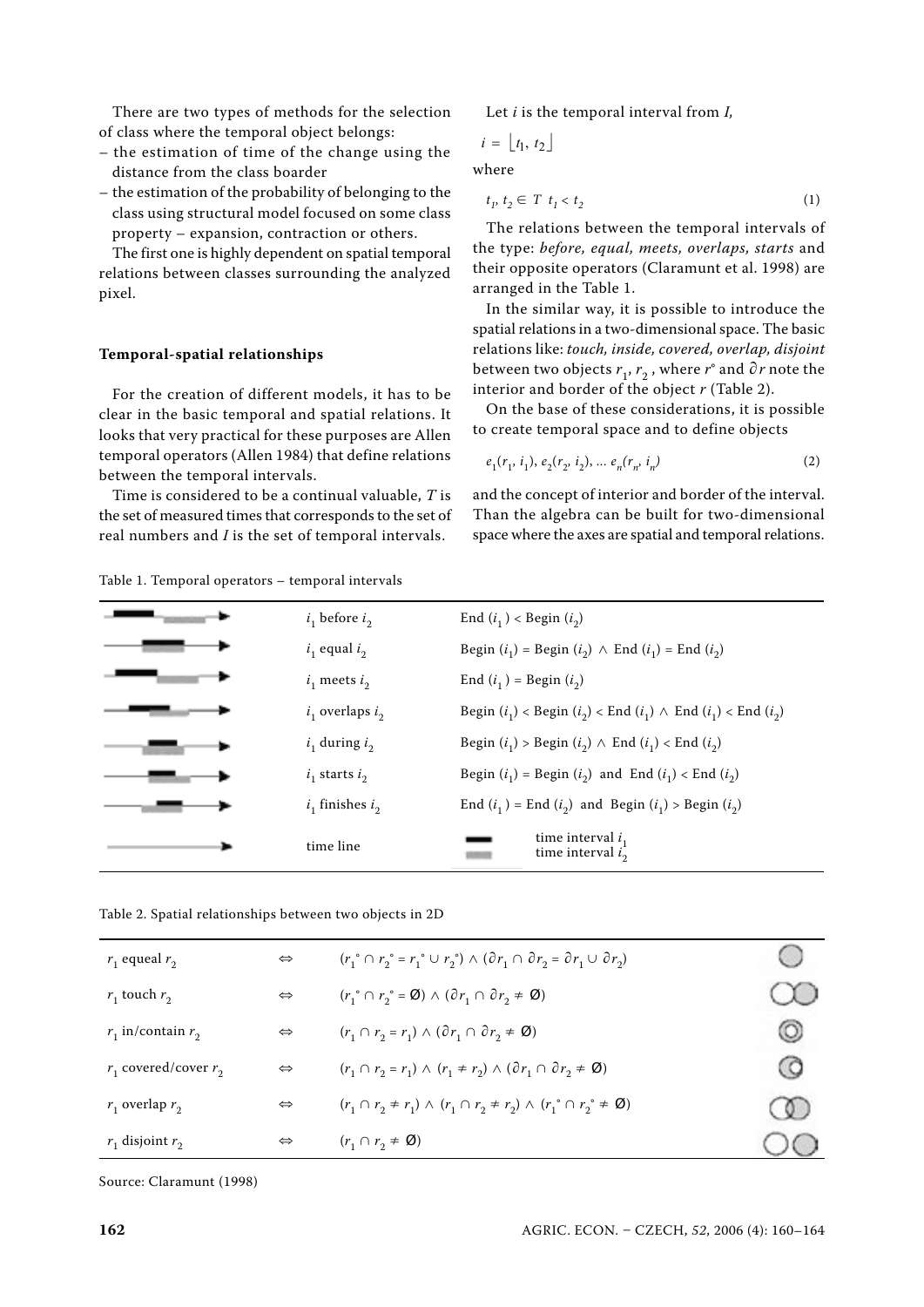

See the example on Figure 3, 4 and corresponding Tables 3, 4 and 5.

Table 3. Spatial relations

|   | A        | В                                     | C                           | Ð                       | F.            |
|---|----------|---------------------------------------|-----------------------------|-------------------------|---------------|
| A | equal    | touch                                 |                             | touch disjoint disjoint |               |
| B | touch    |                                       | equal cover contain contain |                         |               |
| C |          | touch covered equal disjoint disjoint |                             |                         |               |
| Ð | disjoint | in                                    | disjoint                    |                         | equal contain |
| E | disjoint | in                                    | disjoint                    | in                      | equal         |

Table 4. Temporal relations

|   | A     | В | C                                 | Ð       | E              |
|---|-------|---|-----------------------------------|---------|----------------|
| A | equal |   | before overlaps before before     |         |                |
| B | after |   | equal follow contain finished     |         |                |
| C |       |   | overlay meets equal before before |         |                |
| D | after |   | during after                      |         | equal overlaps |
| E | after |   | finishes after                    | overlav | equal          |

Table 5. Relations in the temporal space

|   | A           | B           | C           | Ð           | E          |
|---|-------------|-------------|-------------|-------------|------------|
| A | <b>TOT</b>  | <b>DISI</b> | <b>TCH</b>  | <b>DISI</b> | DISJ       |
| B | <b>DISI</b> | <b>TOT</b>  | <b>TCH</b>  | CN.         | OVI.       |
| C | <b>TCH</b>  | <b>TCH</b>  | <b>TOT</b>  | <b>DISI</b> | DISJ       |
| D | <b>DISI</b> | IN          | <b>DISI</b> | <b>TOT</b>  | <b>CVR</b> |
| E | <b>DISI</b> | OVL         | <b>DISI</b> | <b>CVR</b>  | TOT        |

The identification of relations in the temporal space makes it possible to analyse the object transmissions in space and time.

#### **CONCLUSION**

The concept of temporal space is the great contribution to the modelling of spatial temporal relations of geo-objects and can be incorporated into the frame of the observed neighbourhood and change specification as touch spatial as well as temporal relationships investigation. Very probably it will be necessary to create specialized spatio-temporal models (May Yuan 2004) for the selected classes of tasks with the defined demands for objects with highly dynamical behaviour.

#### **REFERENCES**

- Allen J.F. (1984): Towards a general theory of actions and time. Artificial Intelligence, *23* (2): 123–154.
- Armstrong M.P. (1988): Temporality in spatial databases. Proceedings: GIS/LIS'88, *2*:880–889.
- Claramunt C., Thériault M. (1996): Toward semantics for modelling spatio-temporal processes within GIS. In: Kraak M.J., Molenaar M. (eds.): Advances in GIS Research I. Taylor & Francis, London: 27–43.
- Claramunt C., Thériault M., Parent C. (1998): A qualitative representation of evolving spatial entities in Two-dimensional Spaces. In: Carver S. (ed.): Innovations in GIS. V. Taylor & Francis, London: 119–129.
- Clementini E., Di Felice P., Van Oosterom O., (1993): A small set of topological relationships suitable